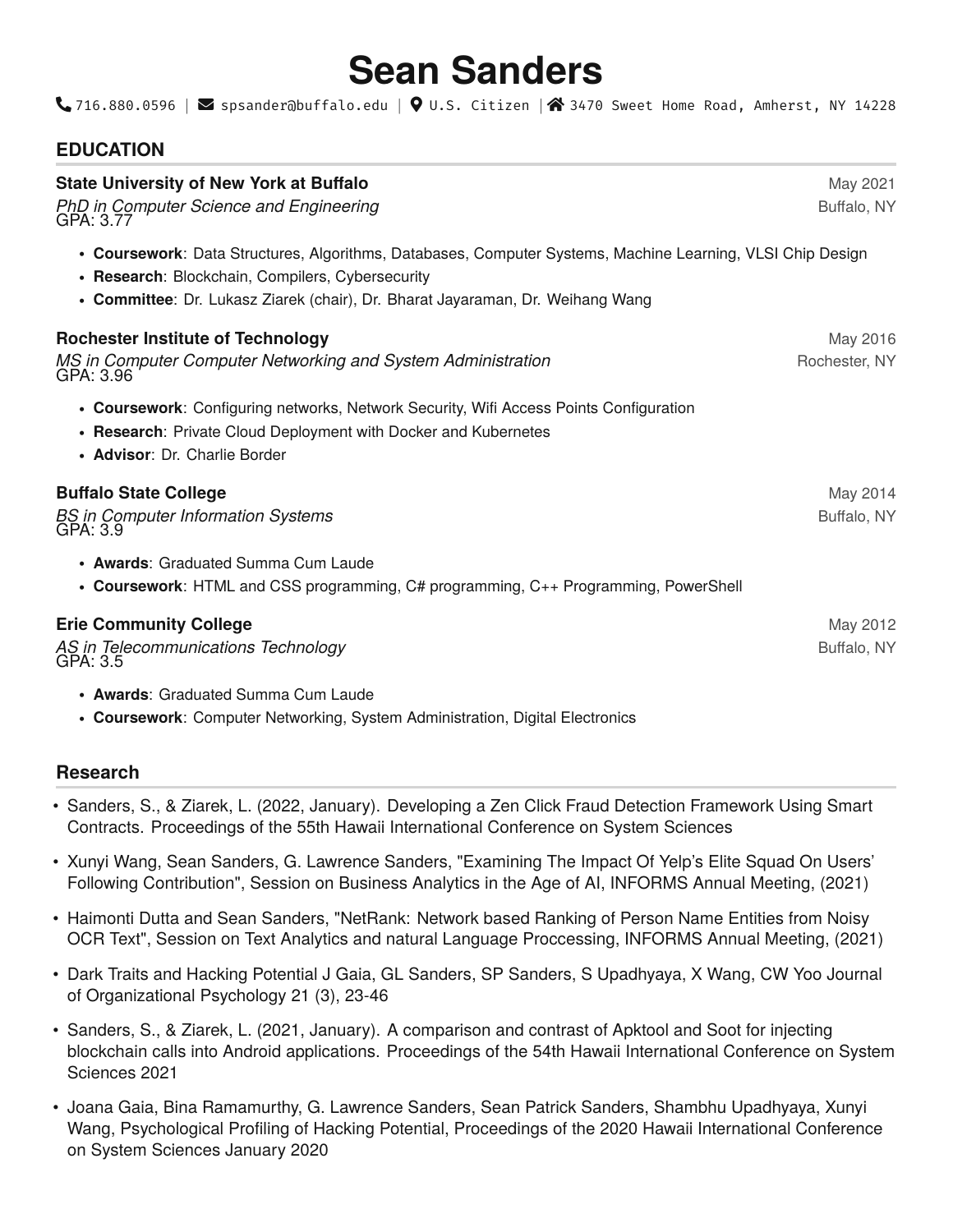- Sanders S.P, Sanders G.L "An Integrated Experiential Approach to Teaching Blockchain and Hashing Concepts", HICSS-53 Mini Tracks and Minitracks on SWTs on Curriculum Development, January 2020
- Bina Ramamurthy, Sanders S.P., Sanders G.L. The Blockchain ART Simulation (BARTS) for Teaching Blockchain Concepts", Presented at 50th Annual Conference of the Decision Sciences Institute in New Orleans, Louisiana, November 2019. (View at:<https://artbarts.com/> )
- Sanders, S.P. Anoncing the Performance of Hashing Algorithms, Presented at Consortium for Computing Sciences in Colleges North Eastern, Marymount University October 2018, received the Best Student Paper Award.
- Sanders, S.P. and Border, C. Private Cloud Deployment with Docker and Kubernetes, Journal of Computing Sciences in Colleges, Vol. 33 No. 3, 2017

### **Programming Languages Experience**

- Solidity (Ethereum blockchain smart contract programming)
- SAS
- Java
- C, C++, C
- Visual-Basic
- JavaScript
- HTML

#### **Frameworks and Tools**

- Soot framework
- Kubernetes
- Remix IDE
- Blockchain Ethereum

#### **Most knowledgeable**

- Remix
- Soot framework
- Java
- R

#### **Teaching Experience**

- Worked as a TA at State University of New York at Buffalo
	- Taught data structures concepts during recitation
	- Prepared Recitation Material
	- Taught CSE 431/531 Algorithms class Taught and graded the material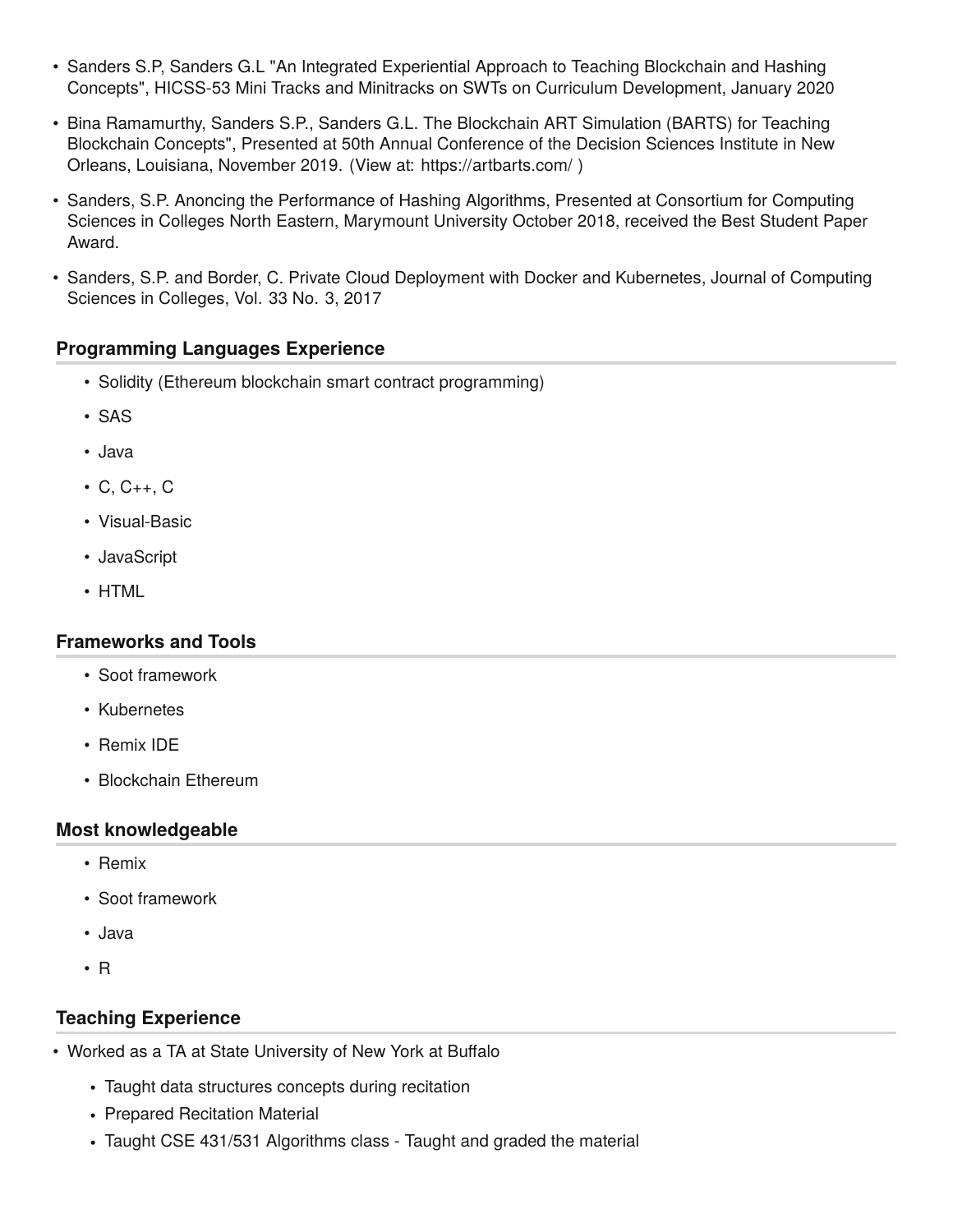- Sean Sanders, George Sanders, "An Integrated Experiential Approach to Teaching Blockchain and Hashing Concepts", Workshop at HICSS 53, January 2020
- Sean Sanders, George Sanders "The Blockchain ART Simulation (BARTS) for Teaching Blockchain Concepts", Case study for Decision Science Institute conference in New Orleans, November 2019
- **2016-2021**: Helped with teaching at GenCyber Camp
	- HTML Programming
	- Blockchain Smart Contract programming
	- JavaScript, CSS, and JQuery Programming

## **Work Experience**

#### **Praxair**

- Documentation Expert for a point of sales systems for a trucking application
- Praxgraph project: Designed, programed and implemented an asset management system in Visual Studio, C, and 2014 SQL server
- Programming Languages Used: C, ASP, JavaScript, HTML
- Helium Project: worked on documenting the security system for the truck tracking system used in Brazil and the U.S. Produced a written guide on how the operators interact with the system.
- Utilized Visual Studio 2013 and GhostDocs.
- TFS Project: worked on programming a help menu for the Team Foundation Server system.
- Designed the help menu for interacting with a database
- Application error testing: implemented an application error checking system. The system interacts with the companys web site and tracks all application errors. I also designed the SQL database.

# **Volunteer Experience or Leadership**

- **2016-2021**: Helped with teaching at GenCyber Camp
	- HTML Programming
	- Blockchain Smart Contract programming
	- JavaScript, CSS, and JQuery Programming
- Volunteer at Friends of the Knight at Buffalo, NY

# **SKILLS**

## **Programming & Development Tool Skills**

- Knowledge of programming within a production environment
- Programming and working with master pages
- Programming with PHP, ASPX.NET framework, JavaScript, and JQuery
- Troubleshooting techniques to solve common programming issues
- Creating a working asset management system
- Blockchain and Dapp Development